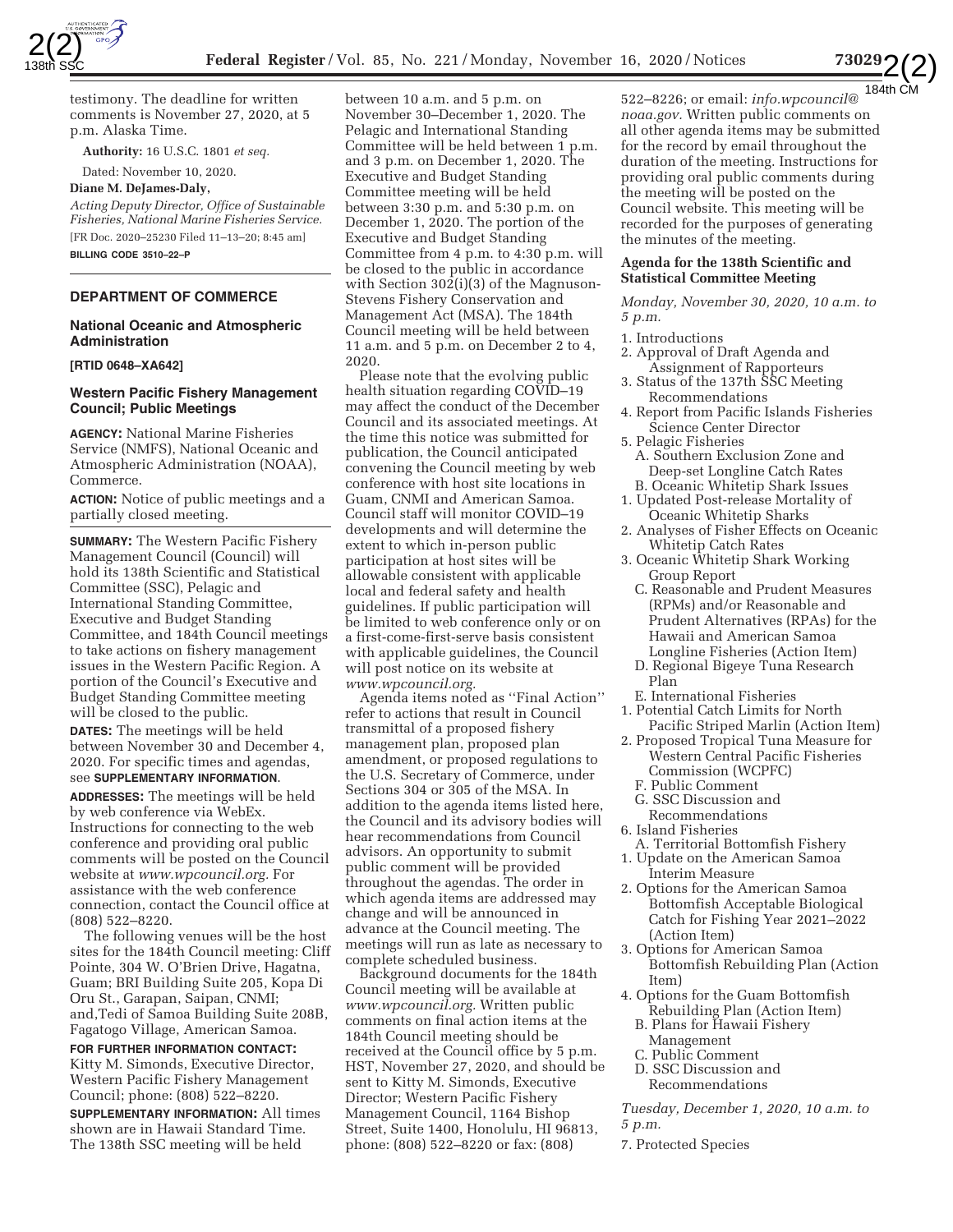- A. Seabird Mitigation Measures
- 1. Review of Experimental Fishing Permit
- 2. Options for Including Tori Lines in the Hawaii Longline Fishery Seabird Mitigation Measures
	- B. Stories of Conservation Success: Results of Interviews With Hawaii Longline Fishers
	- C. Ecosystem-based Fishery Management Project TurtleWatch Validation
	- D. Endangered Species Act (ESA) and Marine Mammal Protection Act (MMPA) Updates
- 1. Status of ESA Consultations
- 2. Coral Critical Habitat
- 3. Insular False Killer Whale (FKW) Draft Recovery Plan
- 4. FKW Take Reduction Plan
- 5. Other Updates
	- E. Public Comment
	- F. SSC Discussion and
- Recommendations
- 8. Other Business
- A. March 2021 SSC Meeting Dates 9. Summary of SSC Recommendations to the Council

# **Agenda for the Pelagic and International Standing Committee**

*Tuesday, December 1, 2020, 1 p.m. to 3 p.m.* 

- 1. North Pacific Striped Marlin
	- A. Proposed Conservation and Management Measure (CMM) for North Pacific Striped Marlin
	- B. Options for Catch and/or Effort Limits for North Pacific Striped Marlin for Amendment 8 (Action Item)
- 2. Proposed Conservation and Management Measure for Tropical Tunas
- 3. Oceanic Whitetip Working Group Report
- 4. RPMs and/or RPAs for the Hawaii and American Samoa Longline Fisheries (Action Item)
- 5. Other Issues
- 6. Public Comment
- 7. Discussion and Recommendations

# **Agenda for the Executive and Budget Standing Committee**

*Tuesday, December 1, 2020, 3:30 p.m. to 5:30 p.m. (4 p.m. to 4:30 p.m. CLOSED)* 

- 1. Financial Reports
- 2. Administrative Reports
- 3. Council Family Changes
- 4. Update on Litigation (Closed Session—pursuant to MSA § 302(i)(3))
- 5. Election of Officers
- 6. Meetings and Workshops
- 7. Other Issues
- 8. Public Comment
- 9. Discussion and Recommendations

# **Agenda for the 184th Council Meeting**

*Wednesday, December 2, 2020, 11 a.m. to 5 p.m.* 

- 1. Welcome and Introductions
- 2. Approval of the 184th Agenda
- 3. Approval of the 183rd Meeting Minutes
- 4. Executive Director's Report
- 5. Agency Reports
- A. National Marine Fisheries Service
- 1. Pacific Islands Regional Office
- 2. Pacific Islands Fisheries Science Center
	- B. NOAA Office of General Counsel Pacific Islands Section C. Enforcement
- 1. US Coast Guard
- 2. NOAA Office of Law Enforcement
- 3. NOAA Office of General Counsel
	- Enforcement Section
	- D. U.S. State Department
	- E. U.S. Fish and Wildlife Service
	- F. Public Comment
- G. Council Discussion and Action
- 6. Pelagic & International Fisheries A. Region Bigeye Tuna Research Plan B. Oceanic Whitetip Working Group Report
	- C. North Pacific Striped Marlin
- 1. Proposed CMM for North Pacific Striped Marlin
- 2. Options for Catch and/or Effort Limits for North Pacific Striped Marlin for Amendment 8 (Initial Action)
	- D. RPMs and/or RPAs for the Hawaii and American Samoa Longline Fisheries (Initial Action)
	- E. International Fisheries
- 1. WCPFC
- a. WCPFC Committee Outcomes b. US Permanent Advisory Committee
- 2. Proposed CMM for Tropical Tunas
- 3. Virtual Roundtable on Illegal, Unreported, and Unregulated Fishing and the Western Pacific Region
	- F. Advisory Group Report and Recommendations
- 1. Pelagic Plan Team
- 2. Advisory Panel
- 3. Scientific & Statistical Committee G. Standing Committee Report and Recommendations
	- H. Public Comment
	- I. Council Discussion and Action
	- J. Standing Committee Report and
	- Recommendations
	- K. Public Comment
- L. Council Discussion and Action 7. Protected Species
- A. Seabird Mitigation Measures 1. Review of Experimental Fishing
- Permit 2. Options for Including Tori Lines in the Hawaii Longline Fishery Seabird Mitigation Measures
	- B. Stories of Conservation Success: Results of Interviews with Hawaii
- Longline Fishers
- C. Ecosystem-based Fishery Management Project TurtleWatch Validation
- D. ESA and MMPA Updates
- 1. Status of ESA Consultations
- 2. Coral Critical Habitat
- 3. Insular FKW Draft Recovery Plan
- 4. FKW Take Reduction Plan
- 5. Other Updates
	- E. Advisory Group Report and Recommendations
- 1. Pelagic Plan Team
- 2. Advisory Panel

Fisheries

1. Advisory Panel

A. Guam 1. Isla Informe

Report

B. CNMI 1. Arongol Falú

F. Public Comment

9. Mariana Archipelago

Interim Measure

- 3. Scientific & Statistical Committee F. Public Comment
- G. Council Discussion and Action

*Wednesday, December 2, 2020, 4:30 p.m. to 5 p.m.* 

Public Comment on Non-Agenda Items

*Thursday, December 3, 2020, 11 a.m.–5 p.m.* 

8. American Samoa Archipelago A. Motu Lipoti

1. CARES Act distribution of funds 2. Catchit Logit App Training 3. Bottomfish Fono Resolution C. American Samoa Bottomfish

1. Update on the Bottomfish Fishery

2. Options for Annual Catch Limits 2021–22 (Initial Action) 3. Options for Bottomfish Stock

2. Scientific & Statistical Committee

G. Council Discussion and Action

2. Department of Agriculture/Division Aquatic and Wildlife Resources

a. CARES Act distribution of funds b. Catchit Logit App Training

2. Department of Land and Natural Resource/Division of Fish and

a. CARES Act distribution of funds b. Catchit Logit App Training C. Advisory Group Reports and

Wildlife Report

Recommendations

c. Mandatory Licensing and Reporting 3. Options for Guam Bottomfish Stock Rebuilding Plan (Initial Action) 4. Report on the Compact of Free Association Renegotiation

Rebuilding Plan (Initial Action) D. Status of the American Samoa Large Vessel Prohibited Area E. Advisory Group Report and Recommendations

B. Department of Marine and Wildlife Resources Report